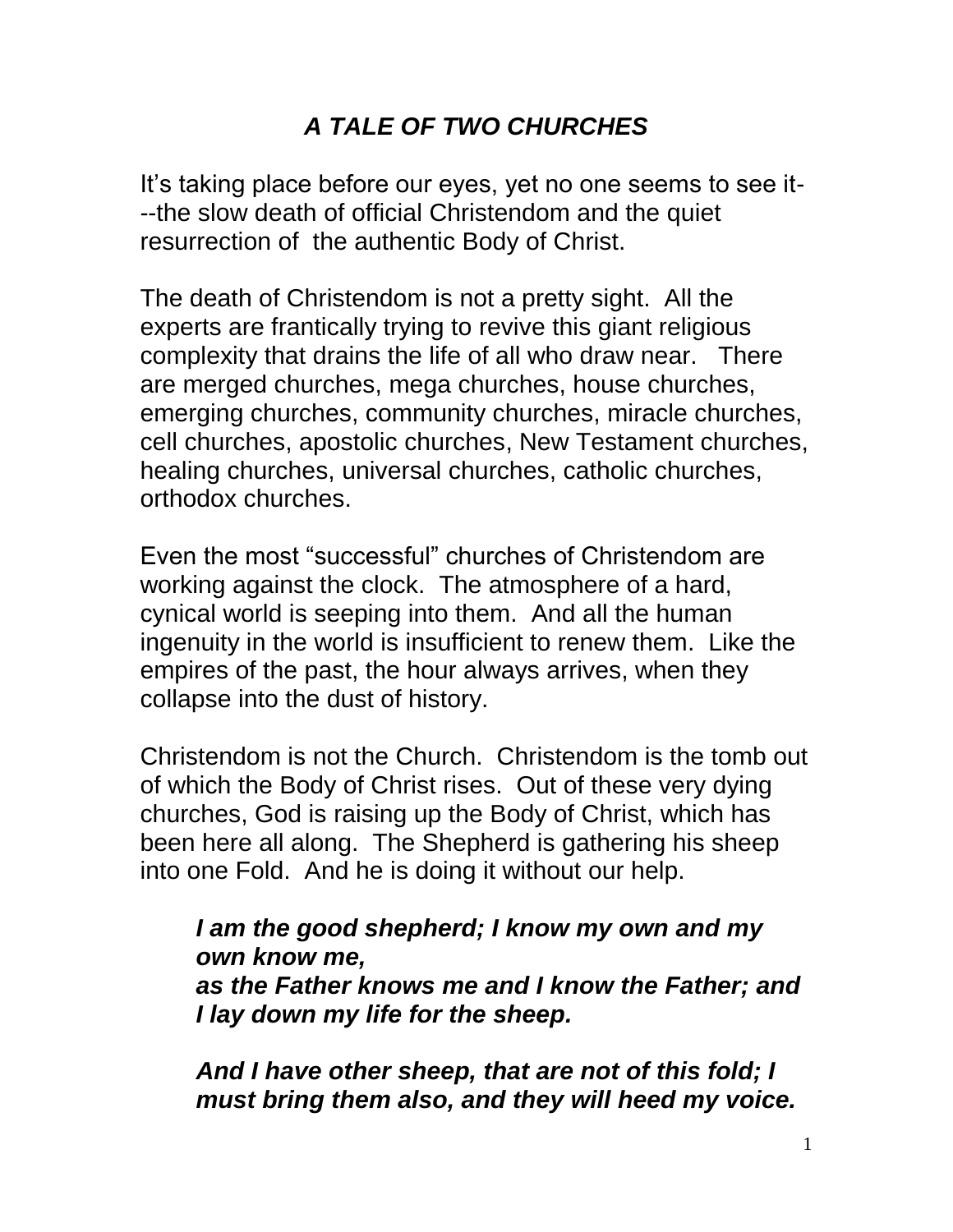### *So there shall be one flock, one shepherd. John 10*

One flock. One Shepherd. The Shepherd alone has the power to gather this Flock. Will his One Flock emerge as a gigantic super-church? Will they meet in sports arenas and football stadiums? Hardly. Like their Master, the members of this one flock will be low-profile. Like their Master, their names will be hidden in God.

They will meet wherever the Shepherd chooses to gather them---sometimes in twos and threes, sometimes in thousands. These people have one thing in common: every one is crucified with Christ; it is no longer they who live, but Christ who lives in them.

These people think with the mind of Christ, which is the mind of a servant. They are focused on one thing: doing the Father's will wherever he puts them to serve.

# *THE REVERSE HIERARCHY*

The Body of Christ which is rising out of the tomb of Christendom functions through a reverse hierarchy, as the Lord Jesus commands.

*But you are not to be called rabbi, for you have one teacher, and you are all brethren. And call no man your father on earth, for you have one Father, who is in heaven. Neither be called masters, for you have one master, the Christ. He who is greatest among you shall be your servant;*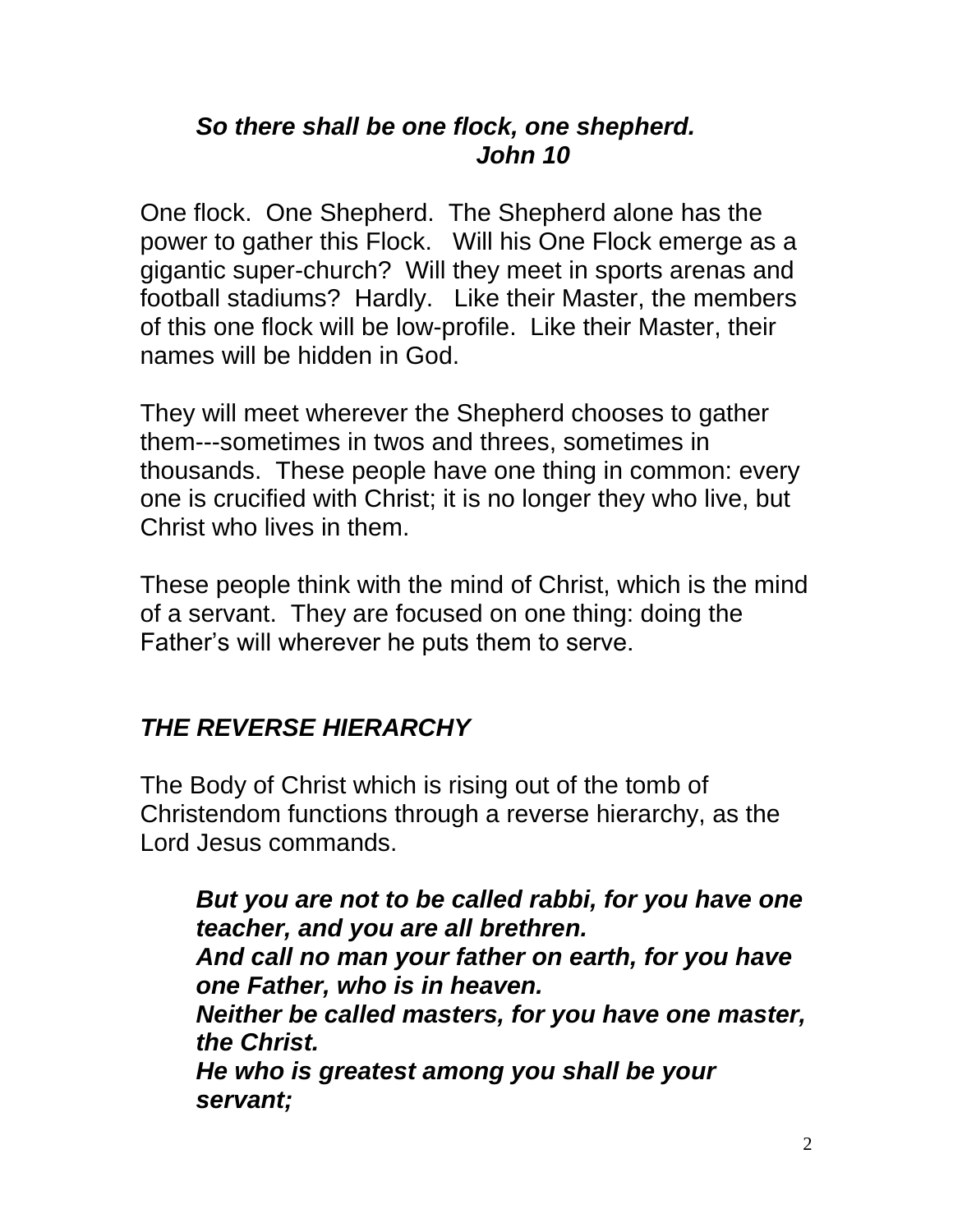#### *whoever exalts himself will be humbled, and whoever humbles himself will be exalted. Matthew 23*

These words of our Master are not suggestions, they are commands, commands which have been ignored by Christendom for 20 centuries. But the Body of Christ has always understood and practiced those commands. And now as the Body of Christ emerges from Christendom, these commands continue to be heeded and obeyed.

In the Body of Christ there are no professionals. There are no officials. There are men and women who manifest the authority of heaven simply by their integrity, their simple submission to the Master and to one another.

# *MAMMON DETHRONED*

In Christendom, while Jesus has always been proclaimed as Lord, the real master has been Mammon. Money has been essential to the life of Christendom. Money builds churches, money buys air time. Money stands behind every new kingdom Christendom builds. Fund-raising has replaced seeking first the Kingdom of God and his righteousness.

But the Body of Christ which is rising out of the ashes of Christendom, is careful to serve only one Master: God. Money is not longer master but servant. The Body of Christ handles money with its eyes on heaven.

### *"He who is faithful in a very little is faithful also in much; and he who is dishonest in a very little is dishonest also in much.*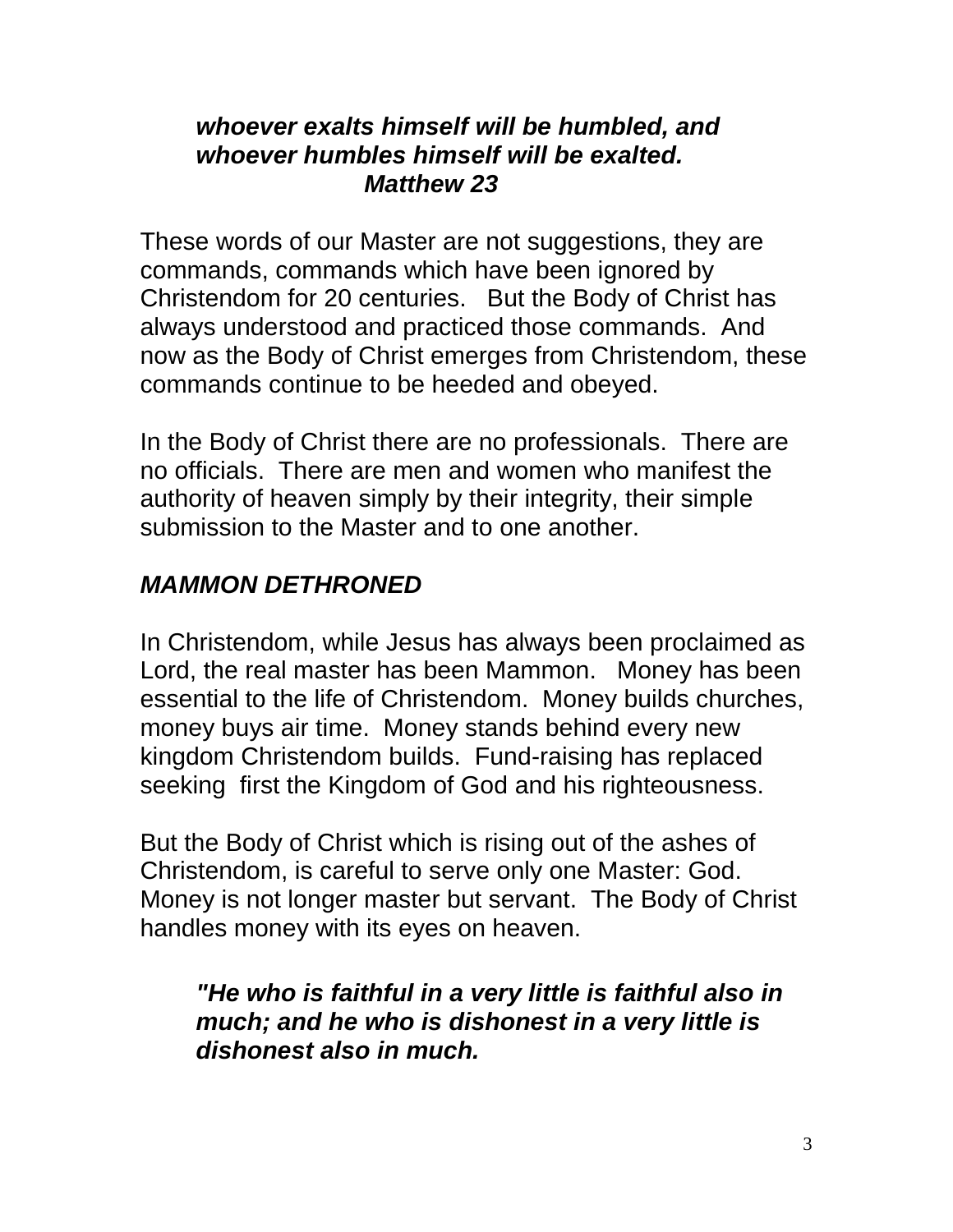*If then you have not been faithful in the unrighteous mammon, who will entrust to you the true riches? And if you have not been faithful in that which is another's, who will give you that which is your own? No servant can serve two masters; for either he will hate the one and love the other, or he will be devoted to the one and despise the other. You cannot serve God and mammon." Luke 16*

#### *THE POWER OF THE SPIRIT IS THE POWER OF THE CROSS*

Who can deny that the Holy Spirit has been given great prominence in Christendom? Tongues, healing, prophecy, signs and wonders, are all found in Christendom's "spiritual toolbox." What's missing is the essential link between spiritual power and the cross of Jesus.

Indeed, the power of the Lord Jesus at work in this world is the power of his resurrection. But this power is only present when it rises out of his crucifixion. When we seek to exercise spiritual power in the name of our Lord without being crucified with him, we lose touch with heaven's power. Whatever power we have comes from a dangerous source.

*When I came to you, brethren, I did not come proclaiming to you the testimony of God in lofty words or wisdom. For I decided to know nothing among you except Jesus Christ and him crucified. And I was with you in weakness and in much fear*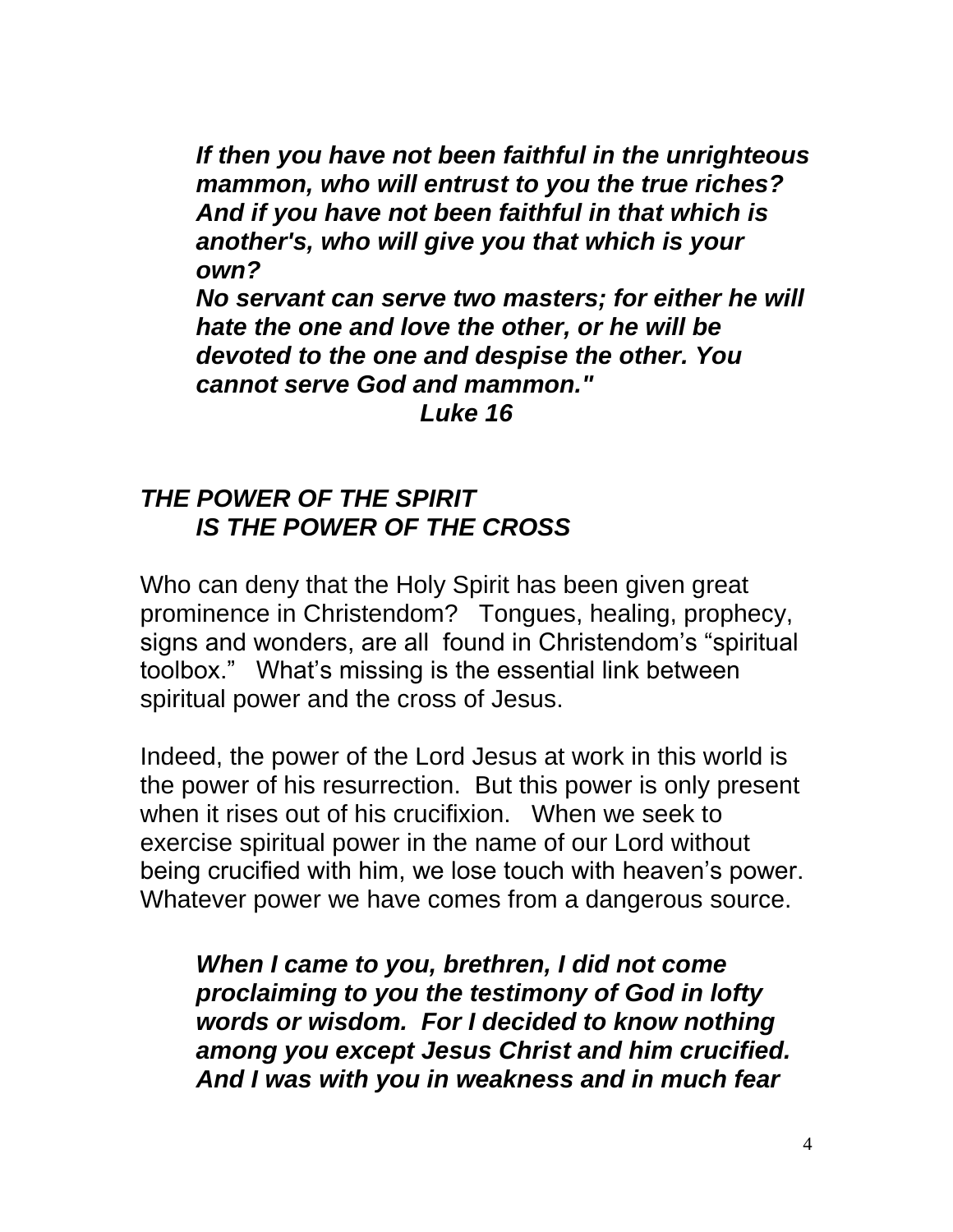*and trembling; and my speech and my message were not in plausible words of wisdom, but in demonstration of the Spirit and of power, that your faith might not rest in the wisdom of men but in the power of God.*

# *I Corinthians 2*

The only redemptive power on this earth is "Jesus Christ, and him crucified"---the power of the cross. The power of the Holy Spirit is only found in the power of the cross.

In the Body of Christ, the Holy Spirit releases the power of the cross by causing the death of Jesus to work in us, so that the resurrection life of Jesus can flow out of us.

The power of the cross negates our pompous egos. The power of the cross sets us free from our vain past, takes our vain agendas down into the grave, again and again and again.

# *THE BODY HAS ONLY ONE HEAD.*

*Rather, speaking the truth in love, we are to grow up in every way into him who is the head, into Christ,* 

*from whom the whole body, joined and knit together by every joint with which it is supplied, when each part is working properly, makes bodily growth and upbuilds itself in love. Ephesians 4*

The Body of Christ has many members, but only one Head, many servants, but only one Master. If we are part of the Body, we are joined, first to the Head, then to each other. Each of us is responsible to maintain a living, direct connection with the Lord Jesus himself.